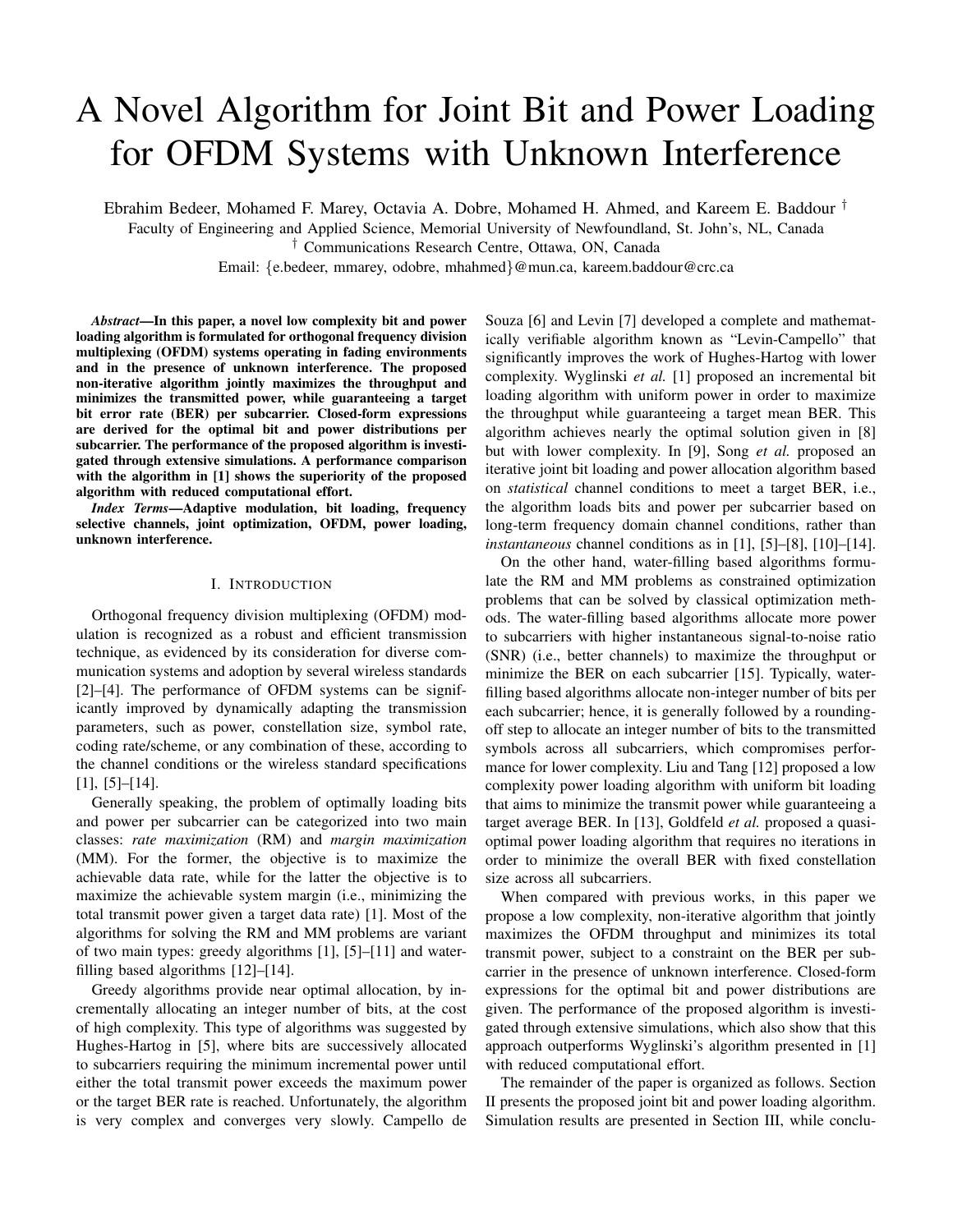sions are drawn in Section IV.

## II. PROPOSED ALGORITHM

## *A. Optimization Problem Formulation*

An OFDM system decomposes the signal bandwidth into a set of N orthogonal narrowband subcarriers of equal bandwidth. Each subcarrier *i* transmits  $b_i$  bits using power  $P_i$ ,  $i = 1, ..., N$ . An unknown interference is assumed to affect the OFDM signal, with a Gaussian distribution with zero mean and variance  $\sigma_{u,i}^2$  per subcarrier i [16]–[19]; according to the central limit theorem [20], such an assumption is valid assuming the interference comes from several independent sources. A delay- and error-free feedback channel is assumed to exist between the transmitter and receiver for reporting channel state information.

In order to minimize the total transmit power and maximize the throughput subject to a BER constraint, the optimization problem is formulated as

Minimize 
$$
\mathcal{P}_T = \sum_{i=1}^N \mathcal{P}_i
$$
 and Maximize  $b_T = \sum_{i=1}^N b_i$ ,  
subject to  $\text{BER}_i \leq \text{BER}_{th,i}, i = 1, ..., N$ , (1)

where  $\mathcal{P}_T$  and  $b_T$  are the total transmit power and throughput, respectively, and  $BER_i$  and  $BER_{th,i}$  are the BER and threshold value of BER per subcarrier  $i, i = 1, ..., N$ , respectively. An approximate expression for the BER per subcarrier  $i$  in the case of M-ary QAM is given by<sup>1</sup> [12], [21]

$$
\text{BER}_i \approx 0.2 \exp\left(-1.6 \frac{\mathcal{P}_i}{(2^{b_i} - 1)} \frac{|\mathcal{H}_i|^2}{(\sigma_n^2 + \sigma_{u,i}^2)}\right), \quad (2)
$$

where  $\mathcal{H}_i$  is the channel gain of subcarrier i and  $\sigma_n^2$  is the variance of the additive white Gaussian noise (AWGN).

The multi-objective optimization function in (1) can be rewritten as a linear combination of multiple objective function as follows

Minimize 
$$
\mathcal{F}(\mathbf{P}, \mathbf{b}) = \left\{ \alpha \sum_{i=1}^{N} \mathcal{P}_i - (1 - \alpha) \sum_{i=1}^{N} b_i \right\},\
$$
  
subject to  $g_i(\mathcal{P}_i, b_i) = 0.2 \exp\left(\frac{-1.6 \mathcal{C}_i \mathcal{P}_i}{2^{b_i} - 1}\right)\$   
-BER<sub>th,i</sub>  $\leq 0, i = 1, ..., N,$  (3)

where  $\alpha$  (0 <  $\alpha$  < 1) is a constant whose value indicates the relative importance of one objective function relative to the other,  $C_i = \frac{|\mathcal{H}_i|^2}{\sigma^2 + \sigma^2}$  $\frac{|\mathcal{H}^i|}{\sigma_n^2 + \sigma_{u,i}^2}$  is the channel-to-interference-plusnoise ratio for subcarrier *i*, and  $P = [\mathcal{P}_1, ..., \mathcal{P}_N]^T$  and  $\mathbf{b} = [b_1, ..., b_N]^T$  are the *N*-dimensional power and bit distribution vectors, respectively, with  $[.]^T$  denoting the transpose operation.

#### *B. Optimal Bit and Power Distributions*

The problem in (3) can be solved by applying the method of Lagrange multipliers. Accordingly, the inequality constraints are transformed to equality constraints by adding non-negative slack variables,  $\mathcal{Y}_i^2$ ,  $i = 1, ..., N$  [22]. Hence, the constraints are rewritten as

$$
G_i(P_i, b_i, Y_i) = g_i(P_i, b_i) + Y_i^2 = 0, \quad i = 1, ..., N, \quad (4)
$$

and the Lagrange function  $\mathcal L$  is then expressed as

$$
\mathcal{L}(\boldsymbol{P}, \boldsymbol{b}, \boldsymbol{Y}, \boldsymbol{\Lambda}) = \mathcal{F}(\boldsymbol{P}, \boldsymbol{b}) + \sum_{i=1}^{N} \lambda_i \mathcal{G}(\mathcal{P}_i, b_i, \mathcal{Y}_i),
$$
  
\n
$$
= \alpha \sum_{i=1}^{N} \mathcal{P}_i - (1 - \alpha) \sum_{i=1}^{N} b_i
$$
  
\n
$$
+ \sum_{i=1}^{N} \lambda_i \left[ 0.2 \exp \left( \frac{-1.6 \mathcal{C}_i \mathcal{P}_i}{2^{b_i} - 1} \right) - \text{BER}_{th,i} + \mathcal{Y}_i^2 \right], \quad (5)
$$

where  $\mathbf{\Lambda} = [\lambda_1, ..., \lambda_N]^T$  and  $\mathbf{Y} = [\mathcal{Y}_1^2, ..., \mathcal{Y}_N^2]^T$  are the vectors of Lagrange multipliers and slack variables, respectively. A stationary point can be found when  $\nabla \mathcal{L}(P, b, Y, \Lambda) = 0$ (where  $\nabla$  denotes the gradient), which yields

$$
\frac{\partial \mathcal{L}}{\partial \mathcal{P}_i} = \alpha - 0.2 \lambda_i \frac{1.6 \mathcal{C}_i}{2^{b_i} - 1} \exp\left(\frac{-1.6 \mathcal{C}_i \mathcal{P}_i}{2^{b_i} - 1}\right) = 0, \quad (6)
$$

$$
\frac{\partial \mathcal{L}}{\partial b_i} = -(1 - \alpha) + 0.2 \ln(2) \lambda_i \frac{1.6 \mathcal{C}_i \mathcal{P}_i 2^{b_i}}{(2^{b_i} - 1)^2}
$$

$$
\times \exp\left(\frac{-1.6 \mathcal{C}_i \mathcal{P}_i}{2^{b_i} - 1}\right) = 0, \quad (7)
$$

$$
\frac{\partial \mathcal{L}}{\partial \lambda_i} = 0.2 \exp\left(\frac{-1.6 \mathcal{C}_i \mathcal{P}_i}{2^{b_i} - 1}\right) - \text{BER}_{th,i} + \mathcal{Y}_i^2 = 0, \quad (8)
$$

$$
\frac{\partial \mathcal{L}}{\partial \lambda_i} = 2\lambda_i \mathcal{Y}_i = 0. \tag{9}
$$

$$
\frac{\partial \Sigma}{\partial y_i} = 2\lambda_i y_i = 0. \tag{9}
$$

It can be seen that (6) to (9) represent  $4N$  equations in the 4N unknown components of the vectors  $P$ ,  $b$ ,  $Y$ , and  $Λ$ . By solving (6) to (9), one obtains the solution  $P^*$ ,  $b^*$ , the slack variable vector  $Y^*$ , and the Lagrange multiplier vector  $\Lambda^*$ . Equation (9) implies that either  $\lambda_i = 0$  or  $\mathcal{Y}_i = 0$ ; hence, two possible solutions exist, and we are going to investigate each case independently.

— *Case 1* ( $\mathcal{Y}_i = 0$ ): From (6) and (7), we can relate  $\mathcal{P}_i$ and  $b_i$  as

$$
\mathcal{P}_i = \frac{1 - \alpha}{\alpha \ln(2)} (1 - 2^{-b_i}),\tag{10}
$$

with  $P_i \geq 0$  if and only if  $b_i \geq 0$ . By substituting (10) into (8), one obtains the solution

$$
b_i^* = \frac{1}{\log(2)} \log \left( -\frac{1-\alpha}{\alpha \ln(2)} \frac{1.6 \, \mathcal{C}_i}{\ln(5 \, \text{BER}_{th,i})} \right). \tag{11}
$$

<sup>&</sup>lt;sup>1</sup>This expression is tight within 1 dB for BER  $\leq 10^{-3}$  [21].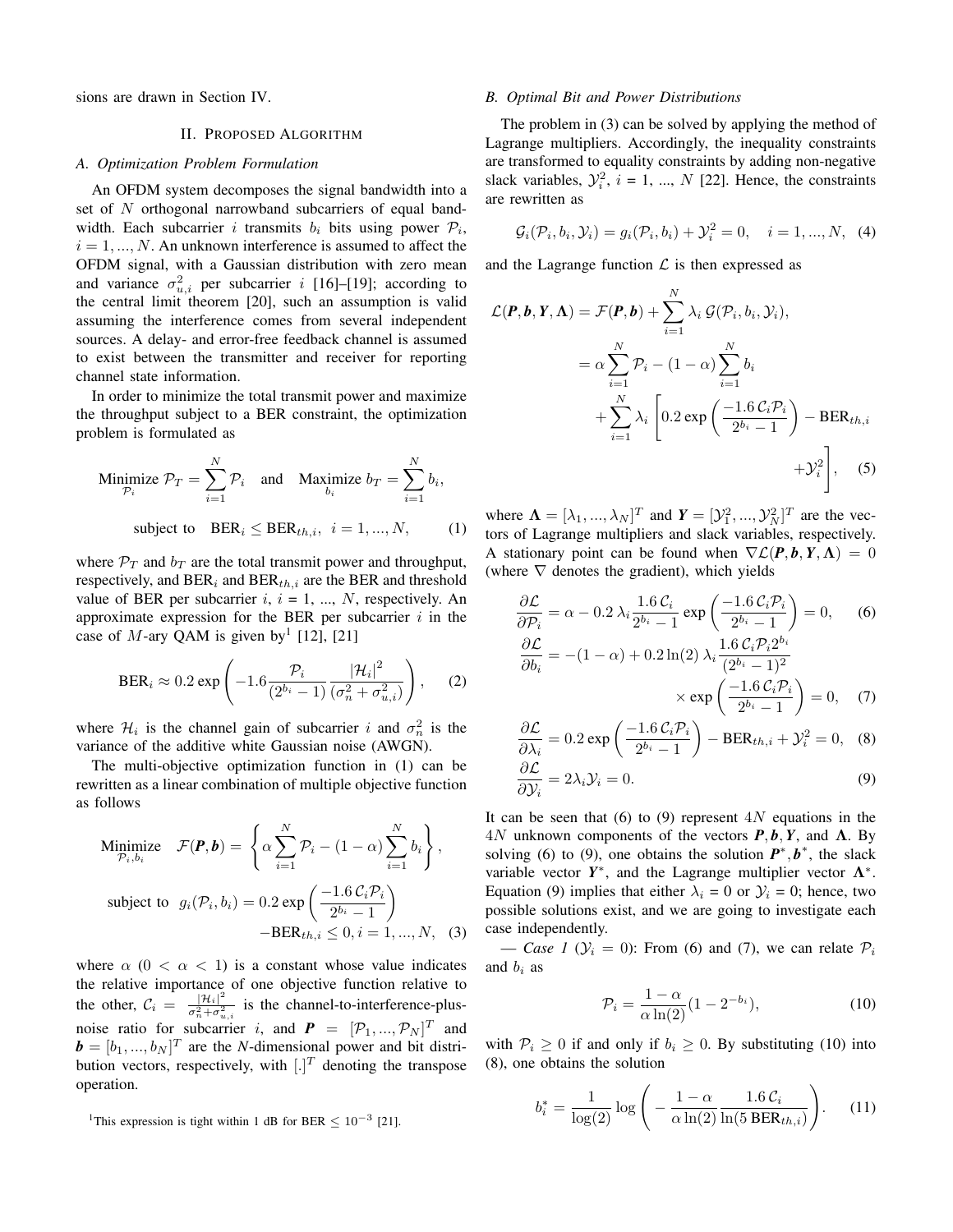Consequently, from (10) one gets

$$
\mathcal{P}_i^* = \frac{1-\alpha}{\alpha \ln(2)} \left( 1 - \left( -\frac{1-\alpha}{\alpha \ln(2)} \frac{1.6 \,\mathcal{C}_i}{\ln(5 \text{ BER}_{th,i})} \right)^{-1} \right). (12)
$$

Since (2) is valid for M-ary QAM,  $b_i$  should be greater than 2. From (11), to have  $b_i \geq 2$ , the channel-to-noise ratio per subcarrier,  $C_i$ , must satisfy the condition

$$
\mathcal{C}_i \ge -\frac{4}{1.6} \frac{\alpha \ln(2)}{1-\alpha} \ln(5 \text{ BER}_{th,i}), \qquad i = 1, ..., N. (13)
$$

— *Case 2* ( $\lambda_i = 0$ ): By following a similar procedure as in Case 1, one can show that  $\nabla \mathcal{L}(P, b, Y, \Lambda) = 0$  results in an underdetermined system of  $N$  equations in  $4N$  unknowns, and, hence, no unique solution can be reached.

The obtained solution represents a minimum of  $\mathcal{F}(P, b)$  if the Karush-Kuhn-Tucker conditions are satisfied [23]. Given that our stationary point  $(b_i^*, \mathcal{P}_i^*)$  in (11) and (12) exists at  $\mathcal{Y}_i = 0, i = 1, ..., N$ , the Karush-Kuhn-Tucker conditions can be written as

$$
\frac{\partial \mathcal{F}}{\partial \mathcal{P}_i} + \sum_{j=1}^{N} \lambda_j \frac{\partial g_j}{\partial \mathcal{P}_i} = 0, \tag{14}
$$

$$
\frac{\partial \mathcal{F}}{\partial b_i} + \sum_{j=1}^{N} \lambda_j \frac{\partial g_j}{\partial b_i} = 0,
$$
\n(15)

$$
\lambda_j > 0,\tag{16}
$$

 $i, j = 1, ..., N$ . One can easily prove that these conditions are fulfilled, as follows.

*Proof of* (14)-(16): From (6), one finds

$$
\lambda_j = \alpha \left[ 0.2 \, \frac{1.6 \, C_j}{2^{b_j} - 1} \exp\left(\frac{-1.6 \, C_j P_j}{2^{b_j} - 1}\right) \right]^{-1}, \qquad (17)
$$

which is positive for all values of  $j$ , and hence it satisfies (16). Furthermore, by substituting (11), (12), and (17) into (14) and (15), one can easily verify that the rest of the Karush-Kuhn-Tucker conditions are satisfied, and, thus, the solution  $(b^*, P^*)$ represents an optimum point.

# *C. Proposed Joint Bit and Power Loading Algorithm*

The idea behind the proposed algorithm is to check the channel-to-interference-plus-noise ratio per subcarrier,  $C_i$ , against the condition in (13). If this is fulfilled, the optimal bit and power is given by (11) and (12), respectively; otherwise, the corresponding subcarrier is nulled. The final bit and power allocation is reached after rounding the non-integer number of bits obtained from (11) to the *nearest* integer and recalculating the allocated power according to (2). The proposed algorithm can be formally stated as follows.

# Proposed Algorithm

1: **INPUT** The AWGN variance  $\sigma_n^2$ , channel gain per subcarrier i  $(\mathcal{H}_i)$ , target BER per subcarrier i (BER<sub>th,i</sub>), and weighting factor  $\alpha$ .

## Proposed Algorithm (continued)

2: for  $i = 1, ..., N$  do 3: **if**  $C_i \ge -\frac{4}{1.6}$  $\alpha \ln(2)$  $\frac{\ln(2)}{1-\alpha} \ln(5 \text{ BER}_{th,i})$  then 4:  $b_i^*$  and  $\mathcal{P}_i^*$  are given by (11) and (12), respectively. 5: if  $b_i^*$ if  $b_i^* \geq 2$  then 6: - Round  $b_i^*$  to the nearest integer. 7: **- Recalculate**  $\mathcal{P}_i^*$  according to (2). 8: else 9:  $\blacksquare$  - Null the corresponding subcarrier *i*. 10: end if 11: else 12:  $\blacksquare$  - Null the corresponding subcarrier *i*. 13: end if 14: end for 15: **OUTPUT**  $b_i^*$  and  $\mathcal{P}_i^*$ ,  $i = 1, ..., N$ .

## III. NUMERICAL RESULTS

This section investigates the performance of the proposed algorithm in terms of the achieved average throughput and average transmit power in the presence of unknown interference, along with the algorithm computational complexity. Furthermore, the performance and complexity of the proposed algorithm are compared with that of the algorithm presented in [1].

#### *A. Simulation Setup*

An OFDM system with a total of  $N = 128$  subcarriers is considered. Without loss of generality, the unknown interference is assumed to affect  $N_u$  subcarriers,  $N_u = 40$ , with exponentially distributed variance across the affected subcarriers<sup>2</sup>, i.e.,  $\sigma_{u,i}^2 = e^{-\beta x}, \ \beta = -0.25, \ x = 0,...,N_u - 1.$ For simplicity, the BER constraint per subcarrier,  $BER_{th,i}$ , is assumed to be the same for all subcarriers and set to  $10^{-4}$ . The channel impulse response  $h(n)$  of length  $N_{ch}$  is modeled as independent complex Gaussian random variables with zero mean and exponential power delay profile [24]

$$
\mathbb{E}\{|h(n)|^2\} = \sigma_h^2 e^{-n\Xi}, \qquad n = 0, 1, ..., N_{ch} - 1, (18)
$$

where  $\sigma_h^2$  is a constant chosen such that the average energy per subcarrier is normalized to unity, i.e.,  $\mathbb{E}\{|\mathcal{H}_i|^2\} = 1$ , and Ξ represents the decay factor. Representative results are presented in this section and were obtained by repeating Monte Carlo trials for  $10<sup>5</sup>$  channel realizations with a channel length  $N_{ch} = 5$  taps and decay factor  $\Xi = \frac{1}{5}$ .

# *B. Performance of the Proposed Algorithm*

Fig. 1 illustrates the allocated bits and power computed using (11) and (12), respectively, for an example channel realization with  $\sigma_n^2 = 10^{-3}$   $\mu$ W and  $\alpha = 0.5$ . It can be seen from the plots in Fig. 1 that when the channel-tointerference-plus-noise ratio per subcarrier,  $\mathcal{C}_i$ , exceeds the

<sup>&</sup>lt;sup>2</sup>Such distribution is chosen to approximate the effect of narrowband interference signals on the OFDM subcarriers noticed from simulations; however other distributions can be straightforwardly applied.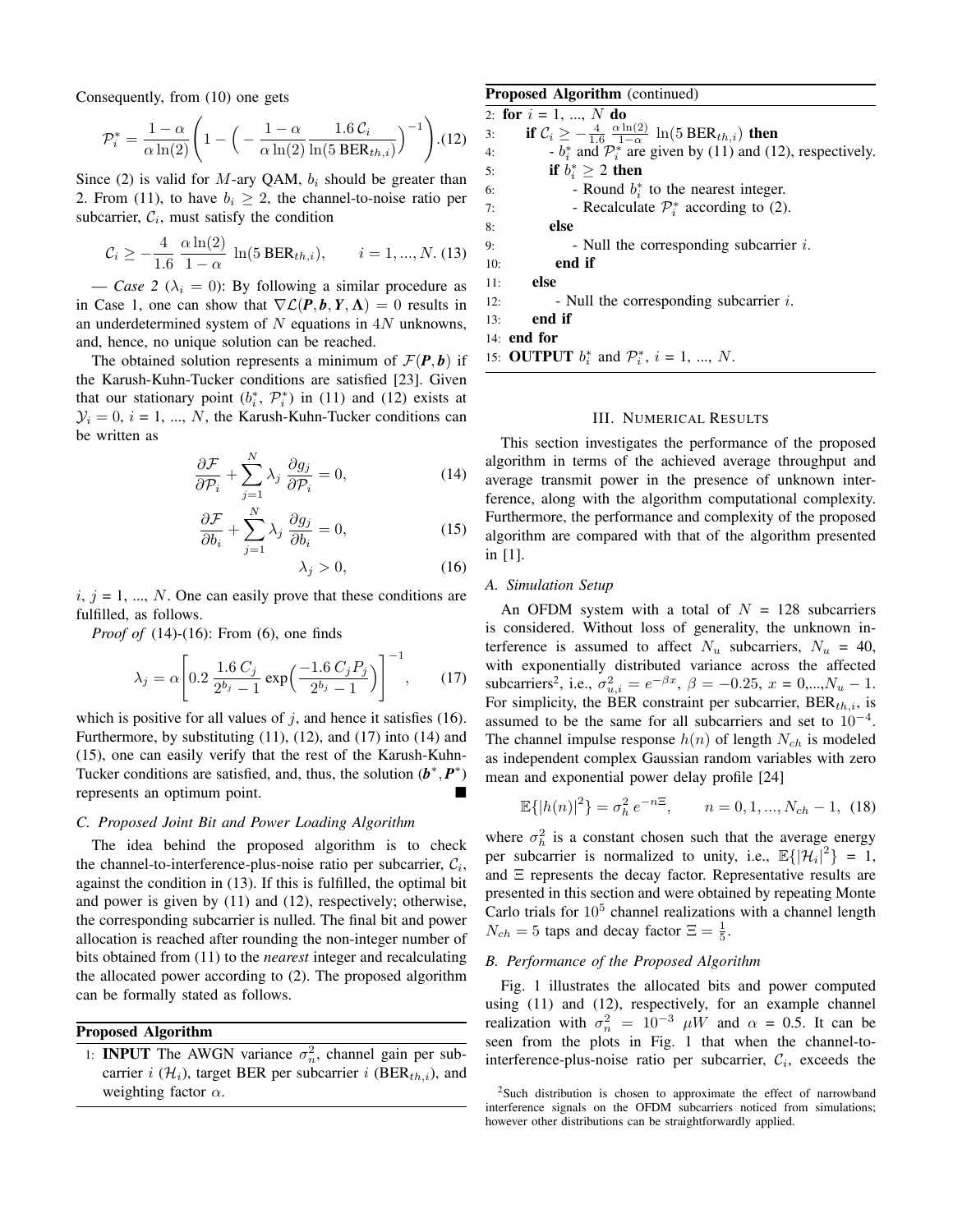

Fig. 1. Example of allocated bits and power per subcarrier for a typical channel realization with  $\sigma_n^2 = 10^{-3} \mu W$ ,  $N = 128$ ,  $\alpha = 0.5$ ,  $BER_{th,i} = 10^{-4}$ , and  $N_u = 40$ .

value in (13), the number of bits and power allocated per subcarrier are non-zero. As expected, (11) yields a non-integer number of allocated bits per subcarrier, which is not suitable for practical implementations. This value is rounded to the nearest integer, as shown in Fig. 1 (b), and the modified value of the allocated power per subcarrier to maintain the same  $BER<sub>th.i</sub>$  is determined using (2).

Fig. 2 depicts the average throughput and average transmit power when  $\alpha = 0.5$  as a function of average SNR, for different average SIR values<sup>3</sup>. For an average SIR  $\rightarrow \infty$ , i.e., no interference, and average  $SNR < 24$  dB, one finds that both the average throughput and the average transmit power increase as the average SNR increases, while for an average SNR  $\geq$  24 dB, the transmit power saturates while the throughput continues to increase. This observation can be explained as follows. For lower values of average SNR, the corresponding values of  $C_i$  result in the nulling of many subcarriers in (13). By increasing the average SNR, the number of used subcarriers increases, resulting in a noticeable increase in the throughput and power. Apparently, for SNR  $\geq$  24 dB, all subcarriers are used and our proposed algorithm essentially minimizes the average transmit power by keeping it constant, while increasing the average throughput. On the other hand, reducing the average SIR, increases the effect of the interference on the OFDM system and more subcarriers are nulled, hence, both the average throughput and transmit power decrease as in Fig. 2. For SIR  $\rightarrow -\infty$ , i.e., very strong interference, all  $N_u$ affected subcarriers are nulled and both the average throughput and transmit power are affected accordingly. Note that this provides a lower performance bound for a given number of affected subcarriers,  $N_u$ .

Fig. 3 shows the average throughput and average transmit power as a function of average SNR, for diverse  $N_u$  and  $\alpha$  = 0.5. For  $N_u = 0$ , i.e., no interference, the average throughput increases as the average SNR increases, while, the average transmit power increases for lower values of average SNR and saturates for higher values as discussed earlier. As  $N_u$ increases, more subcarriers are affected by the interference,

<sup>&</sup>lt;sup>3</sup>The average SNR is calculated by averaging the instantaneous SNR values per subcarrier over the total number of subcarriers and the total number of channel realizations, respectively. Moreover, the average SIR is calculated by averaging the instantaneous SIR values per subcarrier over the total number of affected subcarriers and the total number of channel realizations, respectively.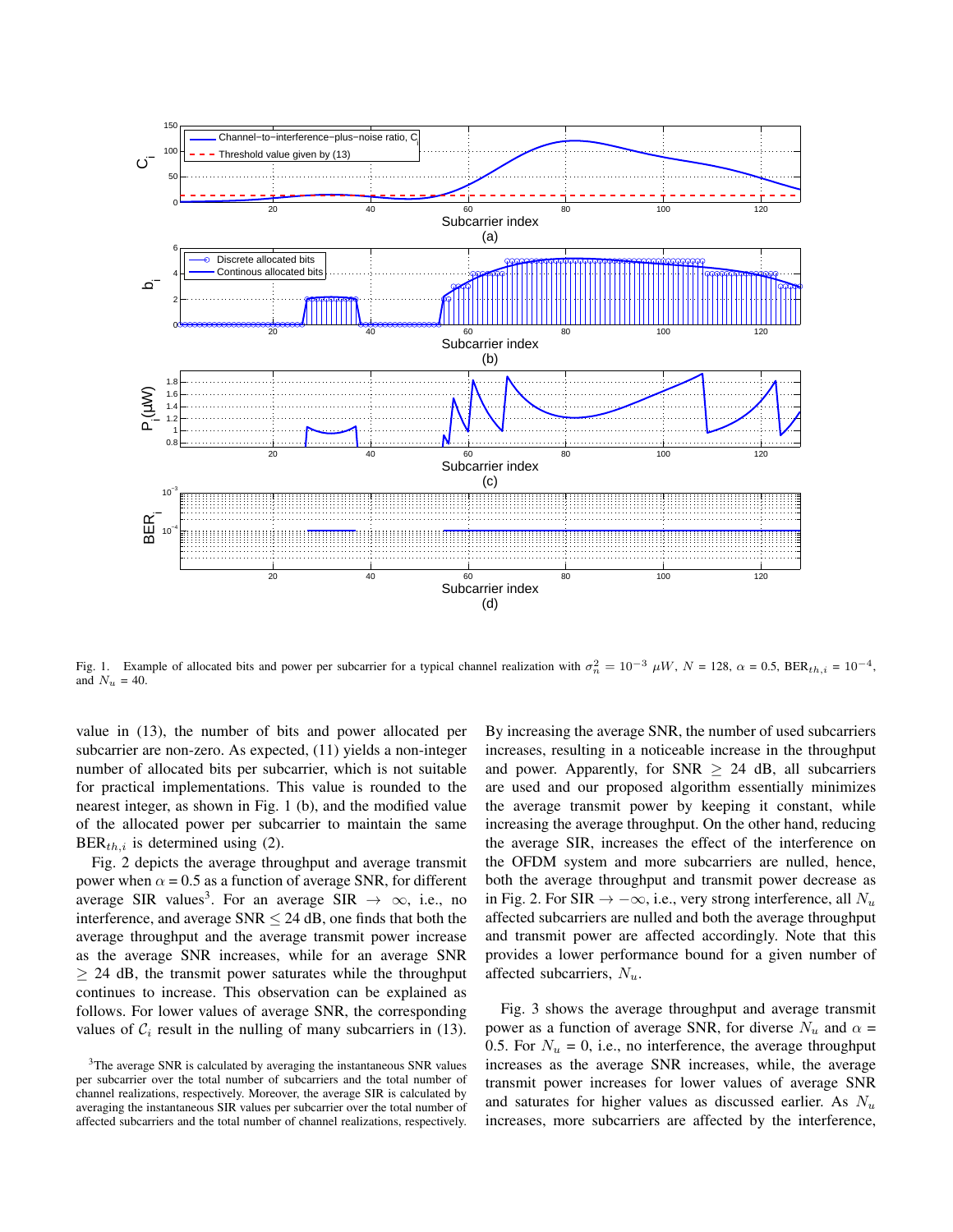

Fig. 2. Effect of the average SNR and SIR on the average throughput and average transmit power when  $\alpha = 0.5$  and  $N_u = 40$ .



Fig. 3. Effect of the average SNR and  $N_u$  on the average throughput and average transmit power when  $\alpha = 0.5$ .

and hence, both the average throughput and average transmit power decreases.

In Fig. 4, the average throughput and average transmit power are plotted as a function of the weighting factor  $\alpha$ , for  $\sigma_n^2 =$  $10^{-3}$   $\mu$ W and  $\sigma_{u,i}^2 = 0$  (no interference). By increasing  $\alpha$ , more weight is given in our problem formulation to minimizing the transmit power over maximizing the throughput. In this case, the corresponding reduction in the minimum transmit power is accompanied by a reduction in the maximum throughput.

In Fig. 5, the throughput achieved by the proposed algorithm is compared with that obtained by Wyglinski's algorithm presented in [1] for the same operating conditions. To make a fair comparison, the uniform power allocation used by the allocation scheme in [7] is computed by dividing the average transmit power allocated by our algorithm by the total number of subcarriers. As can be seen in Fig. 5, the proposed algorithm



Fig. 4. Average throughput and average transmit power as a function of weighting factor  $\alpha$  for  $\sigma_n^2 = 10^{-3}$   $\mu W$  and  $\sigma_{u,i}^2 = 0$ .



Fig. 5. Average throughput as a function of average SNR and average SIR when  $\alpha = 0.5$ , for the proposed algorithm and Wyglinski's algorithm in [1].

provides a significantly higher throughput than the scheme in [1] for low average SNR values. This result demonstrates that optimal allocation of transmit power is crucial for low power budgets. Furthermore, for increasing average SNR values, the average transmit power is constant as seen in Fig. 2 for values  $\geq$  24 dB, which in turn results in a saturating throughput for Wyglinski's algorithm. In contrast, the proposed algorithm provides an increasing throughput for the same range of SNR values. As expected, increasing the effect of the interference, i.e., decreasing SIR, reduces the average throughput.

The improved performance of the proposed joint bit and power allocation algorithm does not come at the cost of additional complexity. The proposed algorithm is non-iterative with a worst case computational complexity of  $\mathcal{O}(\mathcal{N})$ , while Wyglinski's algorithm is iterative with a worst case computational complexity of  $\mathcal{O}(\mathcal{N}^2)$ .